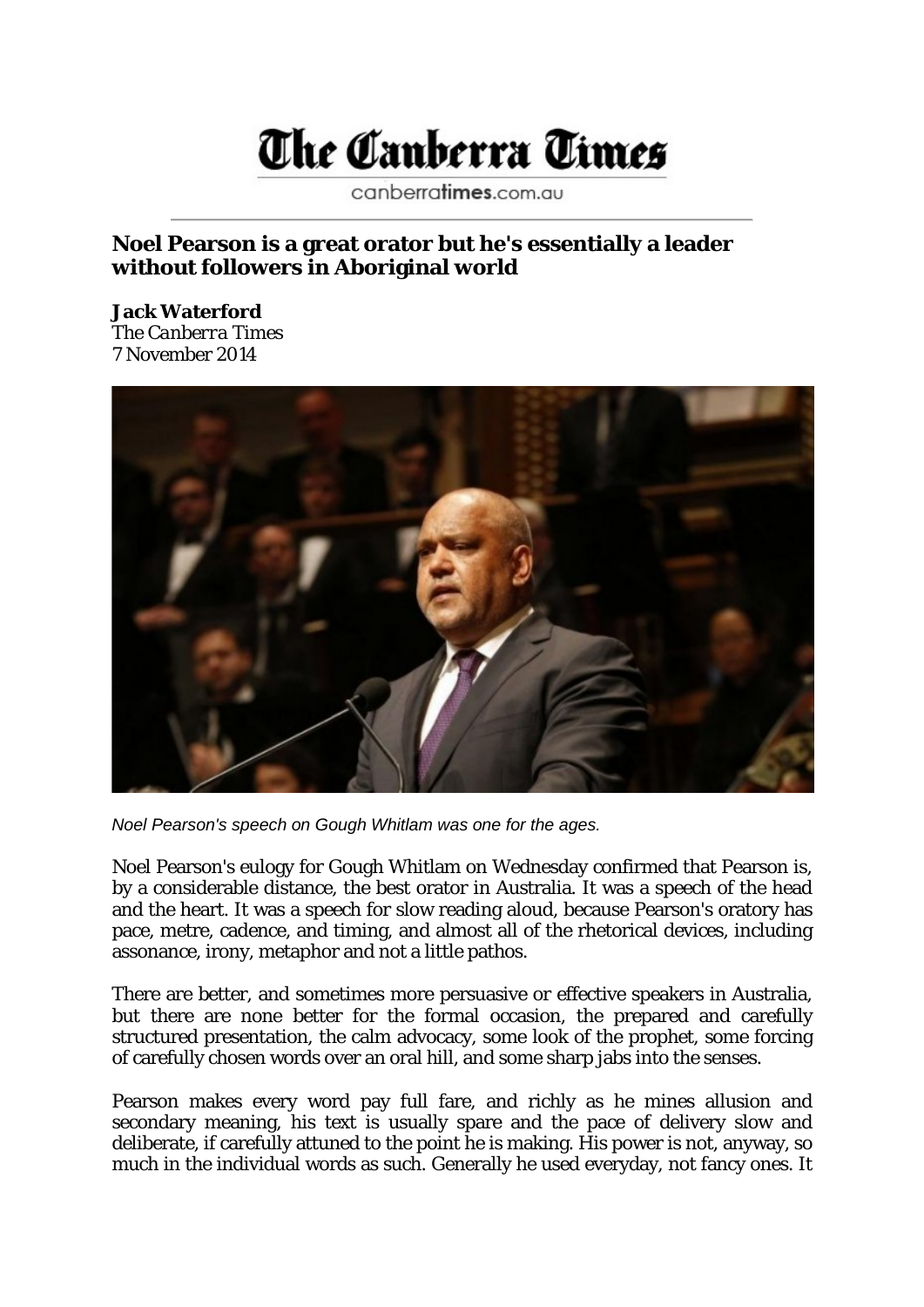is in the rhythm and sound and metronomic effect of the sentences he shapes with those words.

They bespeak a brilliant mind, eager to joust and engage, and a rich fund of learning, knowledge and experience in history and philosophy. They also show serious training in the arts of rhetoric – a subject, like grammar, hardly formally taught these days, except, sometimes to protestant preachers in the United States. Few Australiantrained preachers, and even fewer politicians and other used to public speaking have studied homiletics, and, usually, it shows.

So mesmerising can Noel Pearson be, and so practised and hard-worked his style, that some think immediately of a Martin Luther King, even perhaps of his "I have a dream speech." In fact, the similarities are not great, even if both have been outstanding in writing poems of prose, memorable sentences, and can pull on reason and the emotions. One wants to take the ride on offer. Their speeches are the more powerful because they address great topics, tell us what we should think, and reflect not only a natural leadership but an instinct for drawing lessons, for summary, and for exhortation.

There were other good speeches at the funeral, as so often at good funerals. Even better, if not as a polished piece of oratory, was that of Graham Freudenberg, who drafted many of Whitlam's greatest speeches, and who, after years of very close collaboration with him, could even think in Whitlam words, formulations and mannerisms. His, like John Faulkner's, were simple, emotional, if timeless appeals to a Labor heartland, a recollection of a certain grandeur and nobility, and a call to a continuing breadth of vision and hope.

Pearson, by contrast, is far from a true believer, for all that he paid tribute to the old man. His was for the ages, a speech that will be remembered, as speech, long after many have forgotten what he actually said.

But it is important to remember that Noel Pearson, and a number of other good speech givers, are deeply controversial figures in their own communities, and, for that matter, in the hundreds of other communities of Aboriginal Australia. By week's end, indeed, there was already pushback from some Aboriginals about any suggestion (which had not actually been made) that Pearson had been speaking on "behalf of" or as a representative of Aboriginal Australia, with Pearson, in any event, angrily denying that he had spoken for anyone but himself.

In significant respects that is Noel Pearson's problem. He is a brilliant thinker, a powerful and charismatic speaker, and well able to impress people, not least a lot of politicians and many people in corporate Australia, with the force of his intellect and the power of his ideas. He has a strong critique of welfarism in Aboriginal society (indeed, in broader Australian society as well) and is an apostle of a focus on personal responsibility which seems to have captivated significant elements in both the Labor Party and the Liberal Party.

Pearson, one of the founders of the Cape York Land Council and an array of institutions in northern Queensland, had very generous public and private funding to test his ideas about better education, about individual, families and communities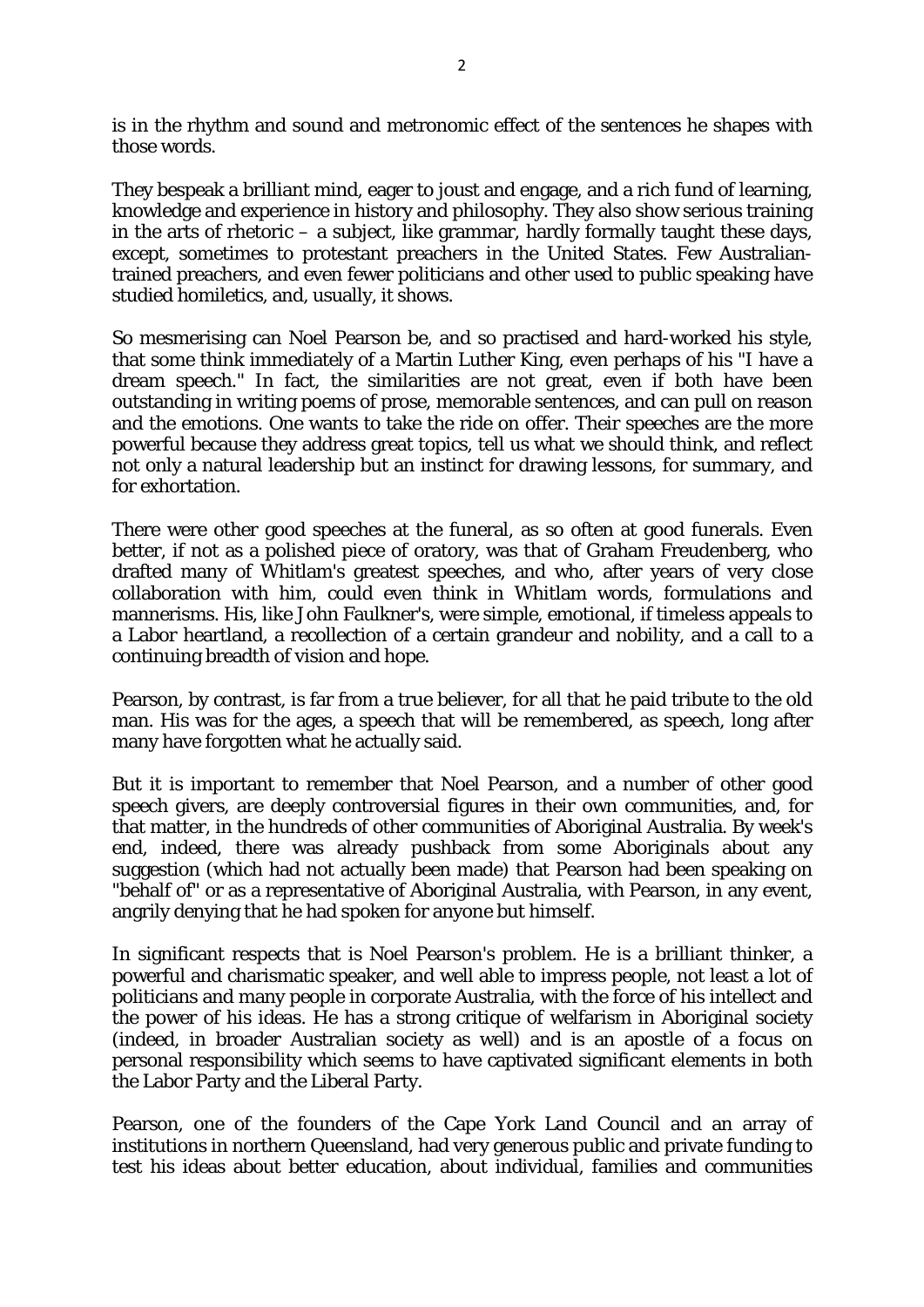taking greater charge of and responsibility for their lives, and about intervention in problem families. Successive governments, may indeed, have poured more money into Cape York communities, in programs effectively controlled by Pearson and his brother Gerhardt, than have gone into Northern Territory Intervention communities.

Likewise, Pearson, along with Warren Mundine, chairman of the Prime Minister's Indigenous Advisory Council, and Professor Marcia Langton, another prophet of the need to move away from the dysfunction and failure of 40 years of Whitlamite policies, have had the ear of successive governments, as well as the business and mining community. Langton has worked closely with Andrew Forrest in promoting a new jobs plan, which would closely connect entitlement to welfare benefits, delivered through a government card, to proper management of family and affairs.

They are each effective speakers, who have earned considerable respect for their ideas and their advocacy, as well as for the example of their own lives. They have themselves become members of the Australian middle class, primarily from their own efforts, in their own lifetimes. Each has become involved, in different ways, in wider Australian politics and debate, even if, perhaps inevitably, they have to cope with the perception that their Aboriginality and own personal experience defines their every thought, idea and action.

Each has a problem, that is a problem for government as much as for themselves. Their primary constituencies are in white Australia.

In the Aboriginal body politic, they are essentially leaders without followers. They have been anointed by white folk, but not embraced by those for whose advancement they argue.

It is not for want of trying. They have generally failed to persuade either an emerging Aboriginal bureaucratic and professional middle class, or people on the ground in the settlements, towns and cities of Aboriginal Australia that they have correctly diagnosed the problem, let alone that the medicine they prescribe will cure the problem, whatever it is.

This does not mean that they lack power, even in Aboriginal communities. For one thing, they have the ear of powerful people, including people with money to dole out. Governments with hundreds of millions. They have pulpits and platforms, sometimes newspaper columns on demand, from which they can advocate their view of the world, and criticise those of different views. At various times, they have been in positions to reward their allies and to punish their critics.

The respect they have earned in non-Aboriginal Australia has not been earned by telling people what they want to hear. Perhaps, for some of the more self-provident, there is a comforting attraction in the idea that people will save themselves only by lifting themselves by their own bootstraps. But one cannot accuse Pearson, Mundine or Langton of pandering to the audience, of over-simplification, or of letting white Australia off the hook. Indeed it is of the essence of their ideas that non-Aboriginal Australians have to accept responsibilities too, just as it seems sometimes to be of the essence of the contradictions in what they say that their solutions are, if anything, more paternalistic, controlling and stripping of personal responsibility and initiative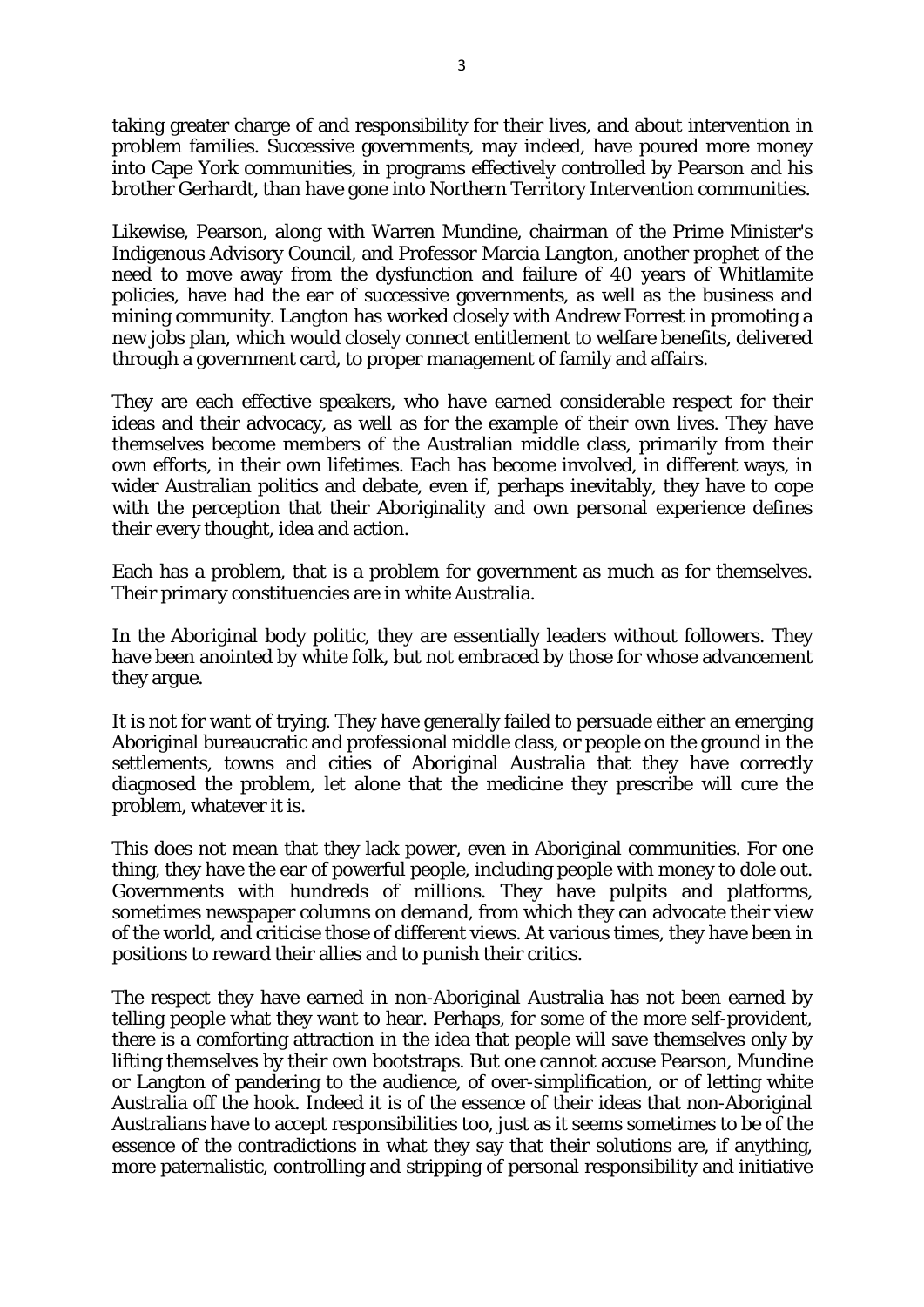as anything in the welfarist societies they criticise.

Deciding whose insights are better is not really the point.

The point is that there is an active and lively debate going on in Aboriginal Australia about the way ahead. We know, approximately, what the prime minister, Tony Abbott, thinks of that, if little about what he actually means to do. We know, more or less, that what Abbott thinks is, more or less, what Jenny Macklin, the previous minister, and Malcolm Brough, the minister before her, thought. We know, more or less, the sum of ideas, represented by Pearson, Mundine, Langton and Forrest. And we now have about seven years experience of state and federal policies designed to fit in with all of this thinking.

But there is very little evidence that there has been any sea change in thinking out in the relevant Aboriginal communities and households, or in the heads of a new generation of Aboriginal leaders. They are all, of course, well aware of the "new thinking," and equally well aware both of the practical problems in different communities, and the sorts of policies and programs that are making any sort of difference. No one knows better than those who must endure it that things, as they stand, are going nowhere; and that standing still may well be going backwards.

In a good many of the gatherings of Aboriginal Australians, the antipathy and open hostility to the new thinkers is enormous. It's often reciprocated too. From one point of view, the new thinkers have been duchessed, rewarded and, as often as not, have been the vehicle by which community organisations have been disbanded, consultation at community level turned into a complete joke, and the power of the bureaucrat over personal lives of a sort similar to that described so movingly in Queensland, under Joh Bjelke-Petersen before Gough Whitlam and the Racial Discrimination Act.

On the other hand, perhaps, those most strongly criticising the new order are seen as those who had been failing their communities, been blind to the neglect and abuse of women and children, and entrenched in expensive positions and organisations that were manifestly not making a difference.

Yet if there is anything to be said for the criticisms going in either direction, it is not at all clear that either sets of players are doing much to go over the heads of such leaders to appeal to the ordinary men and women in communities. If anything is going to happen, whether because of new ideas or magic, it must necessarily involve a change in the minds and attitudes of ordinary Aboriginal Australians, whether in the outer or inner suburbs of Sydney, the regional towns and cities, or in more remote locations and settlements.

No change can occur simply because Centrelink imposes some new system, or a minister announces that every child will go to school. One has to bring the people along.

Down the track, if there is not informed consent to what is occurring, the cost of administering programs to apathetic, insolent and unengaged recipient becomes prohibitive, even as the physical situation gets worse. At the moment, for example,